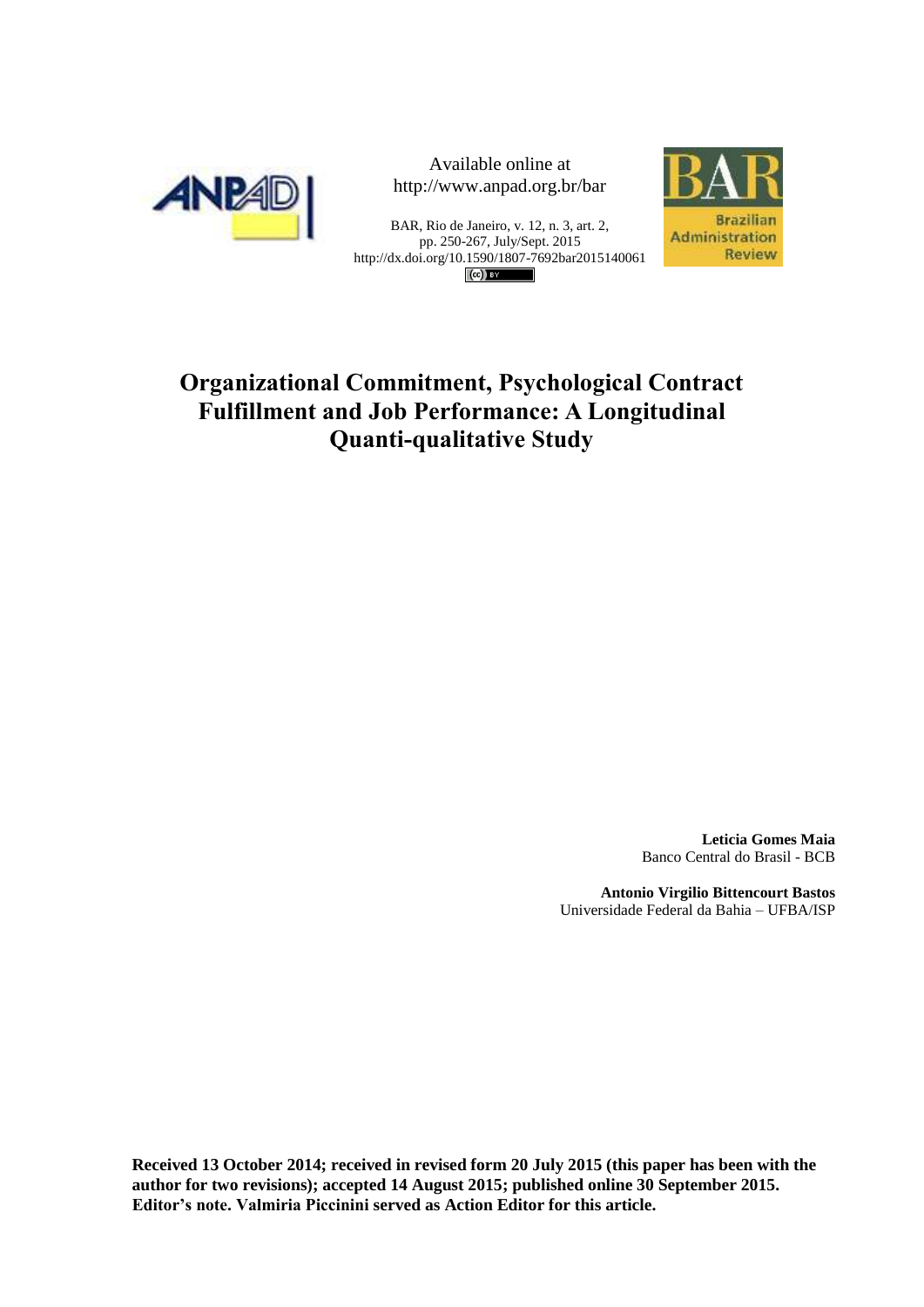#### **Abstract**

The goals of this study are to contribute to the understanding of the development of organizational commitment and to explore the relations among psychological contract fulfillment, organizational commitment, and job performance. This paper reports the findings of a longitudinal quanti-qualitative study conducted with newcomers over three years. We identified four trajectories of commitment development: Learning to Love, High Match, Honeymoon Hangover and Learning to Hate. The last one is originally proposed in this study, and it is represented by individuals who began work highly committed to the organization, but then their commitment levels decreased dramatically over time. We discuss some characteristics associated with these trajectories. Our results corroborate the assumption that psychological contract fulfillment is positively related to commitment. Nevertheless, our findings about the relationship between commitment and job performance were different according to the trajectories. The trajectories Learning to Love and Learning to Hate support the assumption that higher commitment levels would lead to better performance, and vice versa; however, the trajectories High Match and Honeymoon Hangover contradict it. We offer and discuss some possible explanations for these findings.

**Key words**: organizational commitment; job performance; psychological contract; public sector management; human resources management.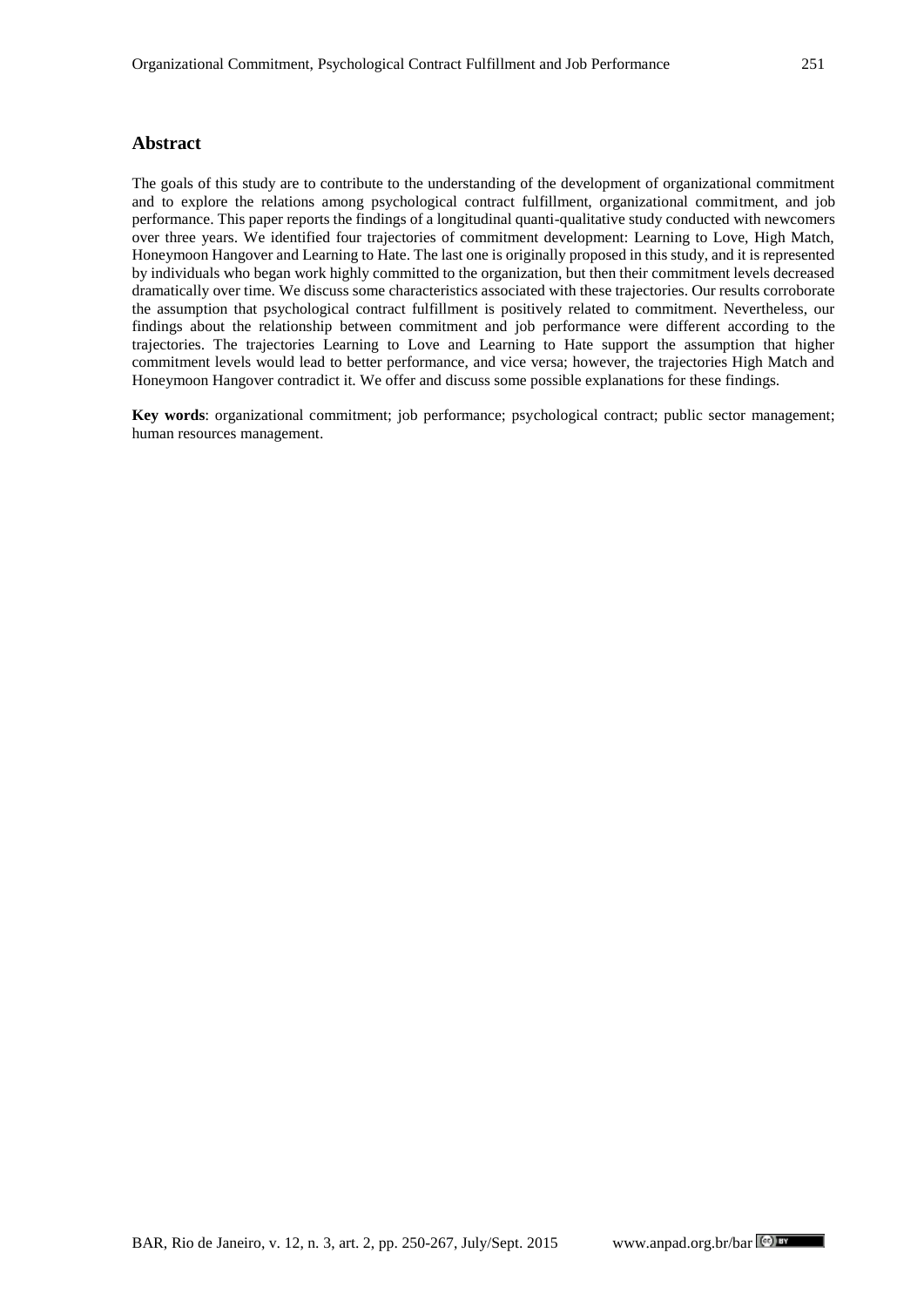# **Introduction**

Organizational commitment and psychological contracts are constructs that develop over time (Bastos, Maia, Rodrigues, Macambira, & Borges-Andrade, 2014; Conway & Briner, 2005; Costa & Bastos, 2013; Mowday, Porter, & Steers, 1982). The development may result in trajectories of weakening, strengthening, or stabilizing for these employee-organization linkages. On the one hand, the assumption is that the fulfillment of a psychological contract by the employer and also the high levels of organizational commitment among employees have desirable consequences, such as better job performance (Correia & Mainardes, 2010; Riketta, 2008). On the other hand, there is a complementary assumption that breaches and violations in psychological contracts are associated with lower organizational commitment and job performance (Chen, Tsui, & Zhong, 2008). Nevertheless, studies investigating the consequences of fulfilling, breaking and violating psychological contracts are still needed (Gondim & Rios, 2010; Menegon & Casado, 2012).

Although these three constructs (*i.e.*, psychological contracts, organizational commitment and job performance) each have a long tradition of research separately, they are relatively isolated with little communication between them when taken together. This paper reports the findings of a qualitative study that followed the development of psychological contracts, organizational commitments and job performances of newcomers during the first three years of their employment in a Brazilian public sector agency. It is complemented by a longitudinal quantitative survey with the same subjects conducted in parallel. The results of the quantitative research are partly used and are examined in conjunction with the qualitative data. The main goal of this study is to contribute to the understanding of the development of organizational commitment, by illustrating the different patterns each with special qualities, in addition to meeting the goal of exploring the relations among psychological contract fulfillment, organizational commitment, and job performance.

The next section of this paper presents a literature review on organizational commitment, psychological contract and job performance, which provides the basis for our analysis. Then, the Method section presents our research design, showing how we developed this quantitative and qualitative longitudinal study, and how we conducted data analysis. The fourth section presents the identification of patterns, the selection of representative cases for each of these patterns, and the quantitative and qualitative results. Then, we discuss and highlight the findings, present some limitations of this study and also suggestions for future research. Finally, in the last section, we conclude and point out this paper's main contributions.

#### **Theoretical Framework**

Organizational commitment is often defined as a linkage, bond, or attachment of an individual to an organization (Klein, Molloy, & Cooper, 2009). However, this general definition combines fundamentally different attitudinal phenomena. In the three-component model of organizational commitment, there are three different types of commitment; *i.e.*, affective, normative and continuance. The affective organizational commitment (AOC) highlights the emotional nature that characterizes a linkage between a person and an organization. The normative organizational commitment refers to a kind of link that is maintained due to a feeling of obligation. The bond that exists only because individuals have no other choice is known as continuance commitment. Perhaps the three components have different consequences because they originate from different causes (Bastos *et al.*, 2014).

The three-component model of organizational commitment has been conceptually criticized in that the three bases are possibly three distinct constructs (Rodrigues & Bastos, 2010). We are especially interested in AOC because this type of bond has the strongest correlations with desirable behaviors at work (Meyer, Stanley, Herscovitch, & Topolnytsky, 2002). The normative and continuance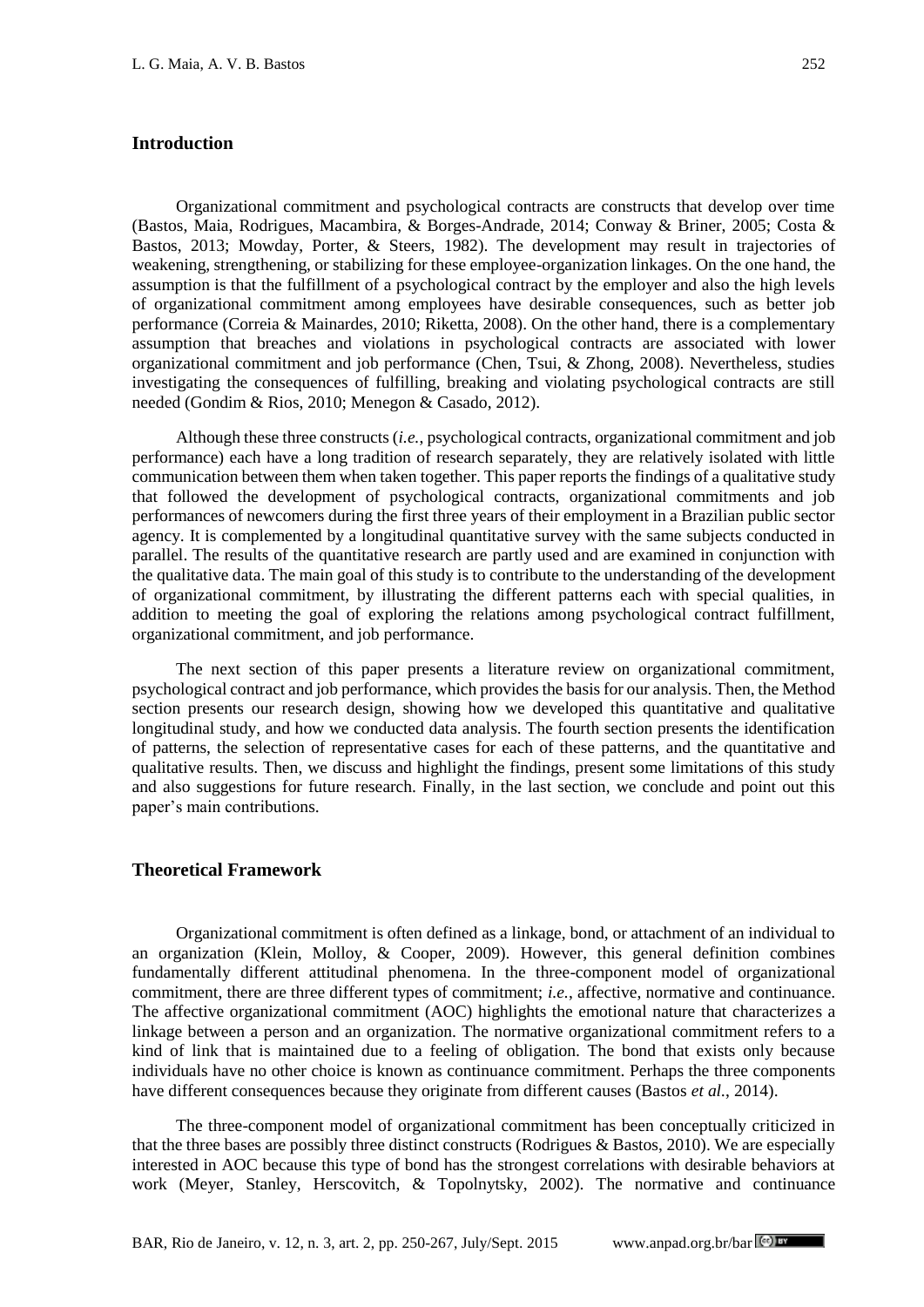commitments usually present a negative correlation for the same behaviors (Bastos *et al.*, 2014; Maia & Bastos, 2011).

More specifically, our special interest in AOC is in contributing to the discussion on how it develops over time. Thus, we emphasize the importance of considering the AOC as a dynamic phenomenon that may change over time, rather than as a static concept (Bastos *et al.*, 2014; Costa & Bastos, 2013). In this sense, it is important to point out that predictors related to AOC are not necessarily predictors of AOC trajectories. A contextual variable which is associated with low levels of AOC, for example, is not necessarily associated with decreasing trajectories of AOC over time. In other words, what keeps the AOC at a specific level may be different than what makes it increase or decrease over time.

Furthermore, we expect to address a broader perspective than the research on increasing or how to increase AOC. We expect to collaborate in the research on low AOC and how the decrease of AOC happens. Obviously, it is not because there is interest in reducing levels of organizational commitment, but rather because there is interest in preventing them from falling. As highlighted by Morrow (2011), there is an organizational reticence to address cases of low organizational commitment.

In a study with newcomers over 25 consecutive weeks, Solinger, Olffen, Roe and Hofmans (2013) proposed a taxonomy of three scenarios, identifying trajectories of weakening, strengthening, and stabilizing organizational commitment. The stable trajectory includes the scenarios that maintain the bond over time; *e.g.*, if the commitment was initially strong, it is sustained this way over time. In other words, it is a **High Match**. The **Learning to Love** scenario represents the trajectory of strengthening in the cases where the newcomer has initial relatively low commitment that then steadily increases. The **Honeymoon Hangover** scenario represents a weakening after entry of the bond that was initially strong. This has been discussed in previous studies (Cropanzano, James, & Konovsky, 1993).

The concept of psychological contract is linked to organizational commitment, since beliefs about the job agreement bind the involved parties to some set of obligations to each other. The psychological contract is the set of beliefs about the reciprocal obligations between an individual and an organization (Morrison & Robinson, 1997). Even before joining an organization, a psychological contract begins to form, through pre-existing expectations about the organization. Gradually, these pre-entry expectations will take the form of perceived obligations that compose the psychological contract.

The breach of the psychological contract occurs when an individual perceives that the obligations that he or she believes to exist between the parties have not been fulfilled (Robinson & Morrison, 2000). The violation of a psychological contract is an emotional experience of disappointment, frustration, anger and resentment that might emanate from the way the employee interprets and feels about the psychological contract breaches and their circumstances (Morrison & Robinson, 1997).

Generally, the studies relate a negative relationship between breaches in psychological contract and organizational commitment (*e.g.* Cassar & Briner, 2011; Lapointe, Vandenberghe, & Boudrias, 2013). The effects of psychological contract violation on organizational commitment have been investigated in the public sector context of different countries (*e.g.* Shahnawaz & Goswami, 2011; Simosi, 2013). The general conclusion of these studies is that, as with the breaches, violations in psychological contract are negatively related to organizational commitment. The fulfillment of a psychological contract, on the other hand, was found to have a positive impact on AOC of public sector employees (Parzefall, 2008). In a study of civil servants in France, Castaing (2006) found a significant association between psychological contract variables and AOC.

AOC has also been related to organization-relevant outcomes as organizational citizenship behaviour and job performance in previous studies (Meyer *et al.*, 2002). On the other hand, job performance is endowed with a wide heterogeneity of predictors (Coelho & Borges-Andrade, 2011). We refer to job performance as the behaviour that is relevant to the organization goals and that can be measured (Campbell, 1999). Traditionally, studies turn towards the investigation of performance management in organizational environments and their consequences, measures, nuances and biases.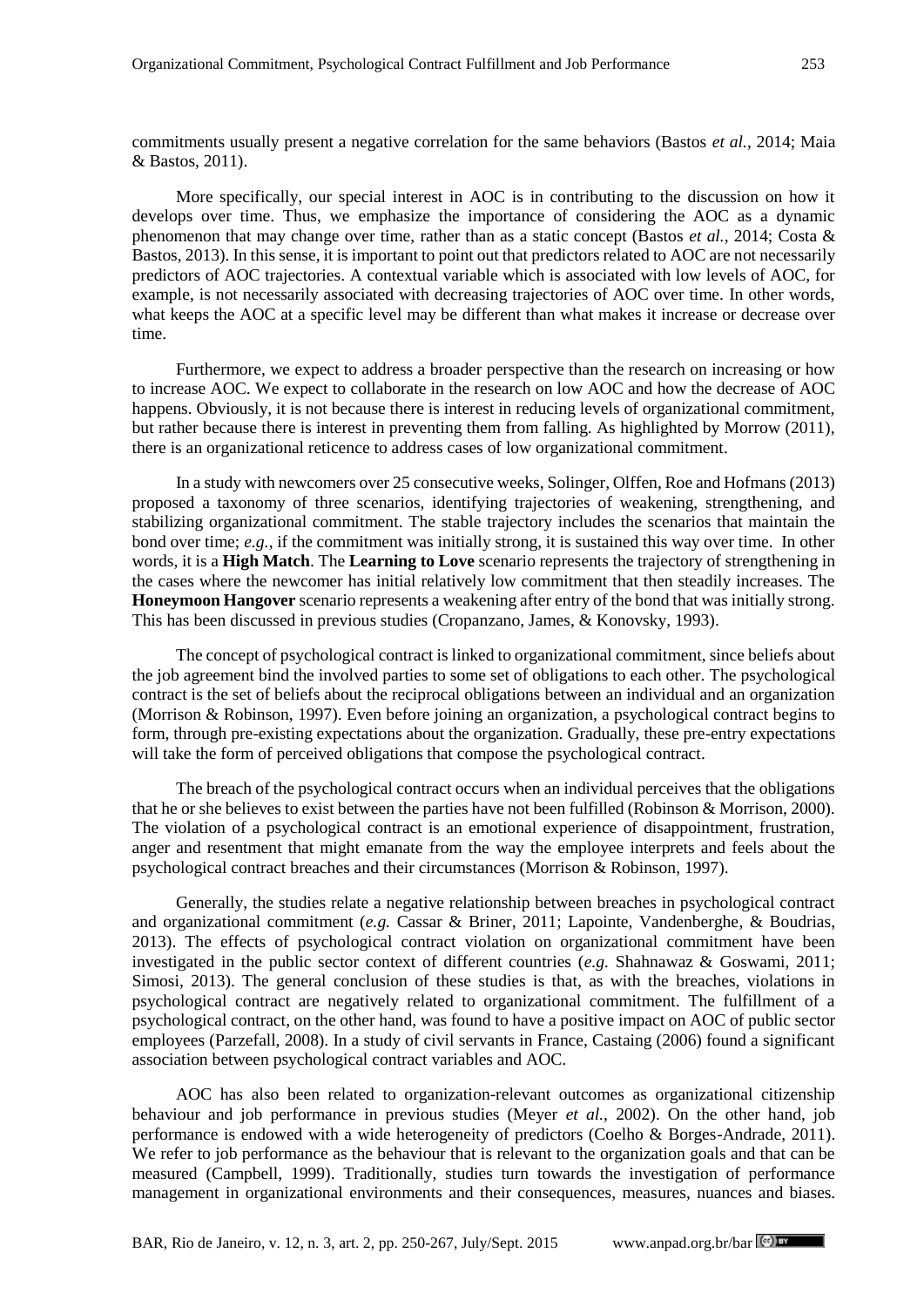Performance management is "a process consisting of managerial behaviours aimed at defining, measuring, motivating, and developing the desired performance of employees" (Kinicki, Jacobson, Peterson, & Prussia, 2013, p. 4). Findings of the meta-analysis studies suggest that commitment affects performance, albeit weakly (Mathieu & Zajac, 1990; Meyer *et al.*, 2002; Riketta, 2008). In general, findings about the commitment-performance relationship are non-conclusive (Mathieu & Zajac, 1990; Meyer *et al.*, 2002; Mowday *et al.*, 1982).

# **Method**

We conducted the quantitative and qualitative longitudinal study simultaneously. A triangulation of methods was used to maximize the quality and validity of the theoretical contributions made (Flick, 2009). By utilizing a qualitative approach, this study offers an empirical illustration about how the relationship between the constructs develops over time and how it might be interpreted. The qualitative study examines and provides background for the discussion of assumptions on which most of the earlier quantitative studies have been based.

It is worth noting that one of the aims of this study is to explore how fulfillment of the psychological contract could affect AOC and job performance; however, we do not aim to study the relationship between these variables, since it would not be consistent with the qualitative method, which is our main approach in this study. We aim to go beyond the **how much** question, to question **what the essential qualities are** (Miles, Huberman, & Saldana, 2014). The **how much** question usually employs traditional quantitative and aggregate-level analysis, thus we cannot draw inferences regarding the qualities of intra-individual changes from most such studies. The mean, for example, does not refer to details; instead, it refers to the general feature of the group. Most important, traditional quantitative aggregate-level analysis is usually unable to address the differences in a small portion of the sample. For example, in a quantitative study, if there is a small amount of individuals in the whole sample that significantly decrease their commitment levels over time, it is very likely that this group of individuals would be treated as outliers or that their results would be dissolved through the mean of a larger sample group.

# **Research context**

This research was conducted in an autonomous federal government agency that has approximately 4,000 employees. In the job market, the agency offers comparatively high salaries, and the performancepay link is limited. The organizational context is of low attrition and high job security, as long-term employment is guaranteed by the agency. In Brazil, stability is afforded to public employees to ensure that they remain in public service. It is achieved only after fulfilling certain requirements, such as passing job performance appraisals and remaining for a probationary period of three years actively working on the job.

#### **Quantitative assessment: the sample, procedures and measures**

We conducted the first survey during the orientation training before entry. In the invitation email, a text presented the study along with an external link to the questionnaire. The newcomers received the invitation to answer the survey by e-mail during the orientation training ( $t1=$  Time 1), then approximately one year after entry  $(t2)$ , and again approximately three years after entry  $(t3)$ . The survey length was chosen to cover the probationary period of three years necessary to achieve stability.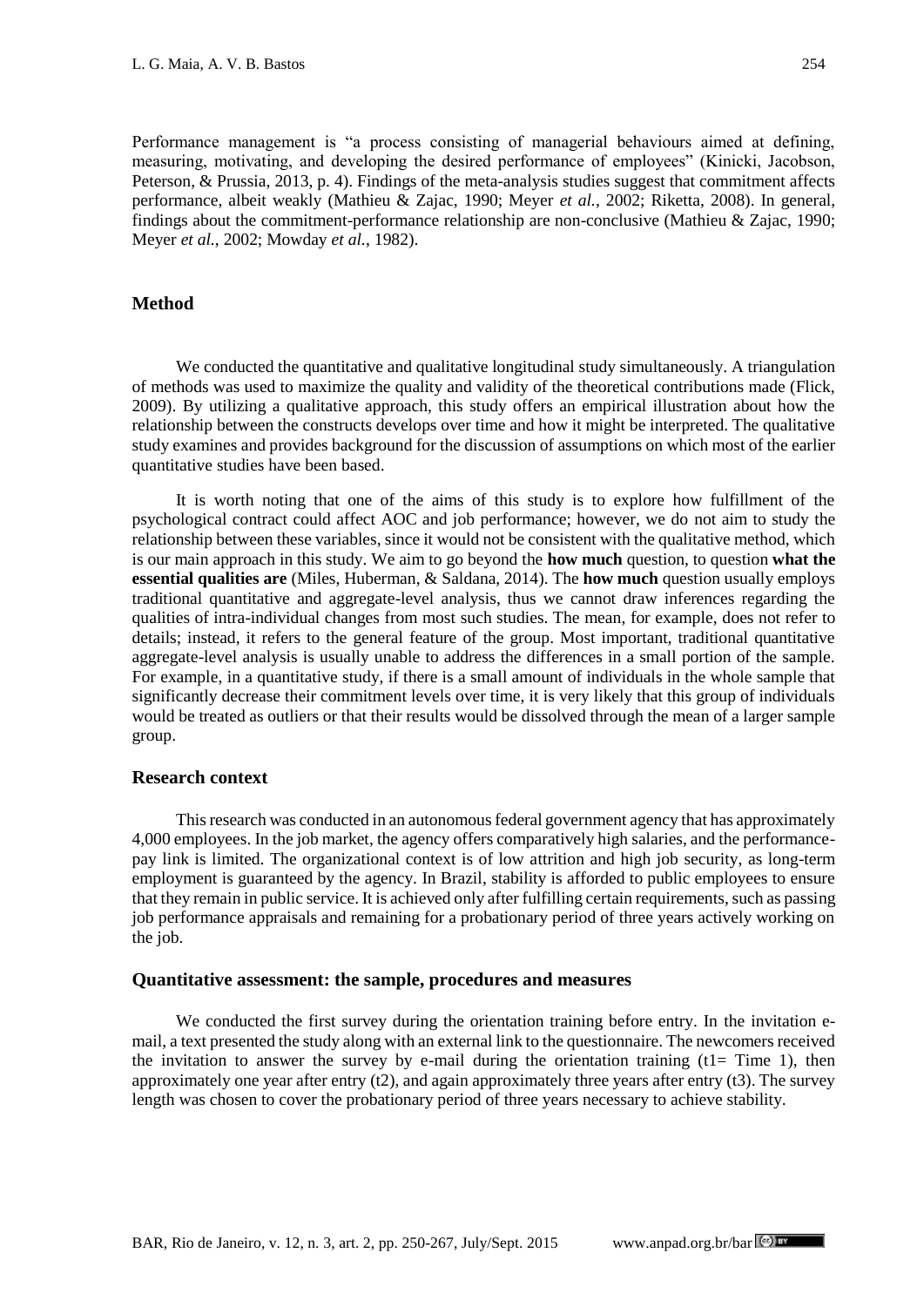Organizational affective commitment was calibrated with an instrument composed of 4 items from the Organizational Commitment Questionnaire (OCQ), developed by Mowday, Steers and Porter (1979), translated and adapted for Brazil by Borges-Andrade, Afanasieff and Silva (1989); and of 3 items from the Affective Commitment Scale (ACS), developed by Allen and Meyer (1990), translated and adapted for Brazil by Medeiros and Enders (1998). Illustrative items are **I talk about this organization to my friends as a great organization to work for** and **This organization has a great deal of personal meaning for me**. We assessed the AOC at Times 1, 2, and 3, on a Likert Scale ranging from  $1=$  strongly disagree to  $5=$  strongly agree.

We calibrated the fulfillment of a psychological contract with an instrument composed of 20 items developed by Maia and Bastos (2014). Illustrative items of employer and employee obligations are **provide autonomy to do my job**, and **bring own ideas and creativity into this firm**. We assessed the fulfillment of the psychological contract at Times 2 and 3, by asking respondents to indicate on a 5point scale, ranging from **not at all** to **overcame**. We assessed job performance by supervisor ratings in performance appraisals undertaken by the organization in periods near to Times 2 and 3. They use a 4 point Scale, however. To protect the identity of the participants we did not report the exact values.

#### **Qualitative assessment: interviewee selection and procedure**

At the end of the first questionnaire, the respondents were asked to state whether they would agree to be interviewed. One hundred and forty-two people volunteered to be interviewed. The selection of these respondents resulted from an exploratory analysis of the first collection results, which identified extreme cases of individuals with the highest and lowest levels of AOC. We interviewed 18 individuals on the first and second days at work ( $t1=$  Time 1). We closed the sampling process and decided to stop the interviews after the 18th interview, for theoretical saturation (Guest, Bunce, & Johnson, 2006). From the 16th interview on, we began to note the absence of new evidences to support theory. We interviewed 2 more subjects in order to confirm the theoretical saturation. One year later, we interviewed those 18 individuals again (t2). Finally, a few months before they completed three years of employment, and just after the last job performance evaluation that concluded the probationary period, we interviewed 13 individuals (t3). In total, we conducted 49 interviews over three years.

We interviewed each individual for approximately one and a half hours each time. We conducted the semi-structured interviews in a meeting room. The interviewer reinforced that the survey was in no way connected to the organization's human resources department and was conducted under academic supervision. Confidentiality was formally guaranteed, and participation in the study was voluntary. The structure of the interviews was designed to guide the assessment, and all the interviewees were asked the same questions. However, the respondents were free to report their work experiences in the organization in their own way. To improve the conformability of the generated knowledge, the interviewer presented to the interviewee at the end of each interview an interpretative review of each answer given to the interviewer and confirmed if the interpretation was accurate (Flick, 2009).

The interviewees in the first round were representative of different levels of the propensity to commitment and with different personal characteristics. Throughout this study, we sought to maintain this representative picture of diversity. However, during the course of the study, a few participants withdrew from the study for various reasons. Our concern was that willingness to avoid being interviewed was mainly maintained by those who wanted to complain about the organization. Given this, we conducted some analyses to investigate the possibility of bias produced by attrition. We observe that despite the loss, the different trajectories continued to be representative. We analyzed the quantitative results of the participants who were interviewed at the three times and answered all of the data collections. At this point, it is important to highlight that we did not start from quantitative data analysis to the qualitative data. Instead, we started from the qualitative analysis, by which we identified different patterns suggested in previous studies (Cropanzano *et al.*, 1993; Solinger, Olffen, Roe, & Hofmans, 2013) and only then went to the quantitative results, in order to verify the frequency of those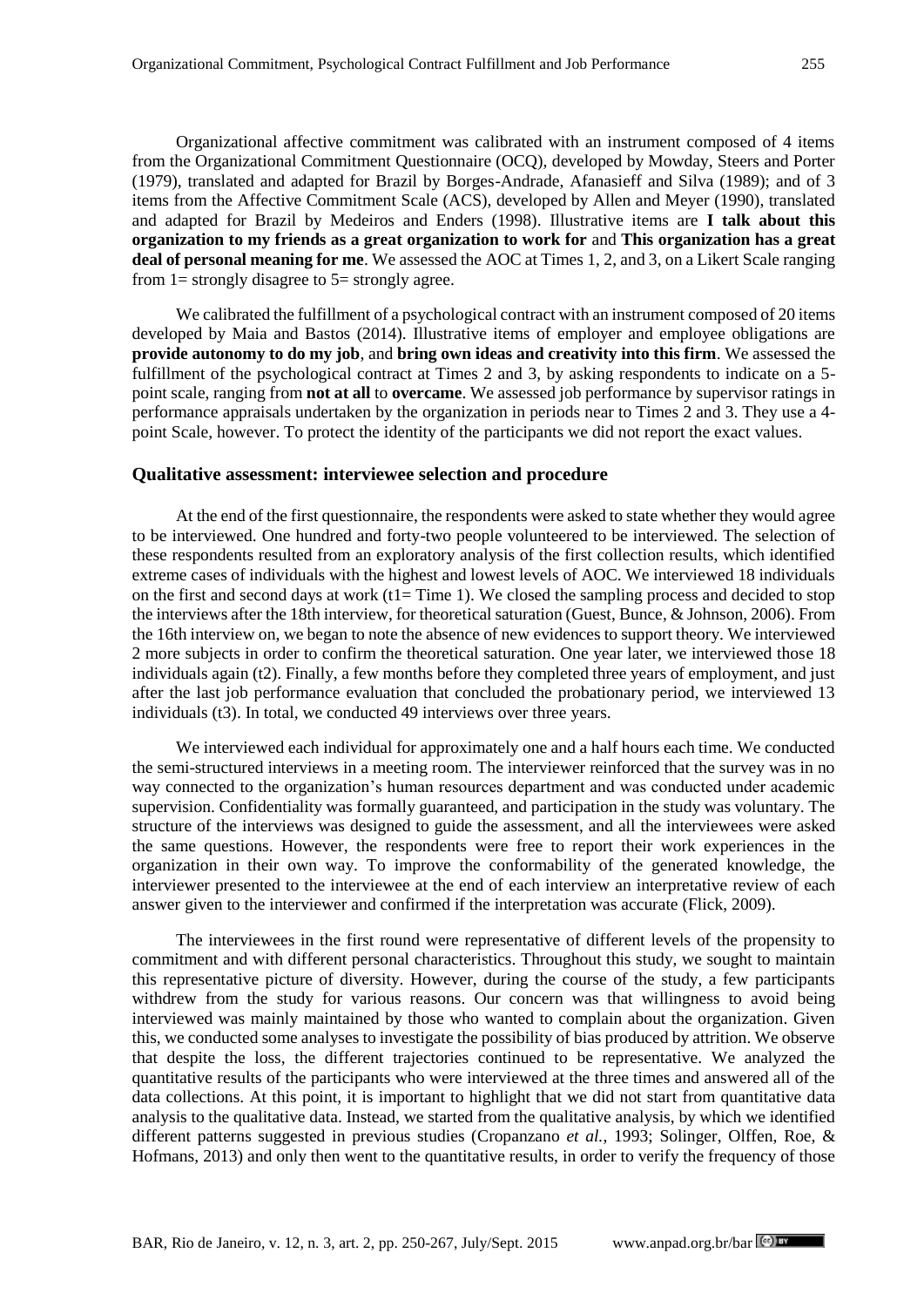patterns identified in the total sample. The quantitative results contributed to the interpretation of qualitative results in an iterative process.

## **Analytic strategy**

The interviews were taped and transcribed in full. To ensure the confidentiality of the information and anonymity of participants, we omitted information related to such areas as age, gender, marital status, department in the organization where they work or have worked and specific experiences. Fictitious names that emulated those of great painters were chosen. The interviews were carried out in Portuguese, and the transcribed segments here were freely translated. We did not use any special software for qualitative data analysis. Three categories were created based on the theoretical framework, in an inductive process supported by theory (Bardin, 1977): organizational commitment, psychological contract development and job performance. We analyzed the data that resulted from the qualitative assessment using content analysis to identify the themes related to each category. Data were analyzed as a form of expression of different theorized patterns of the development of organizational commitment (Bailer-Jones, 2009). The findings about how the fulfillment of the psychological contract could affect AOC and job performance were built abductively with a consequent theorization on the investigated phenomena (Gondim & Bendassolli, 2014).

As part of our analytic strategy, we selected the most characteristic and extreme cases, with greater potential contribution to the interpretation of the phenomena under study. Here, it is worth remembering that qualitative research is not strengthened by the numbers; instead, it is by the wealth of information and the diversity of illustrations; these are the strongest features of qualitative research. Reporting the detailed results of 49 interviews with about 80 hours of transcribed dialogues here would not make the contribution of this study more relevant. Nevertheless, somehow, even indirectly, we are reporting the results of 49 interviews, as they were all analyzed in full and by this analysis we selected the most representative cases that would be worth reporting (Guest *et al.*, 2006). Inferring the characteristics of the population from the cases was not an objective of the present study.

# **Results**

Results are presented in three parts. First, we relate the patterns identified and the selection of representative cases for each of these patterns. Second, we relate the quantitative results of AOC, psychological contract fulfillment, and job performance of the respondents grouped by trajectories. Lastly, we relate the qualitative data, grouped by patterns, in order to illustrate the results about AOC, psychological contract development and job performance.

The first pattern identified is represented by 2 individuals who had increased levels of AOC at all times. AOC levels of these individuals increased gradually and consistently over the years. This steadily increasing pattern of commitment was named **Learning to Love** by Solinger *et al.* (2013). The second pattern identified is represented by 3 individuals who had a stable trajectory, maintaining the bond over time. The commitment level was initially high, and it was sustained this way over time. This trajectory was named **High Match** (Solinger *et al.*, 2013). The third pattern identified is represented by 3 individuals with steadily decreasing commitment, and was named **Honeymoon Hangover** (Solinger *et al.*, 2013). The fourth group is represented by 2 individuals who began working with high AOC levels, but then their AOC levels decreased significant and dramatically over time. We named this trajectory as **Learning to Hate**.

In the end, 10 individuals were interviewed at the three times. As reported, the trajectory Learning to Love had 2 representative cases, the High Match and Honeymoon Hangover trajectories had 3 cases each, and the trajectory Learning to Hate had 2 cases. Nevertheless, the information considering the 10 individuals showed a high degree of redundancy, so, we chose to report the representative cases of 6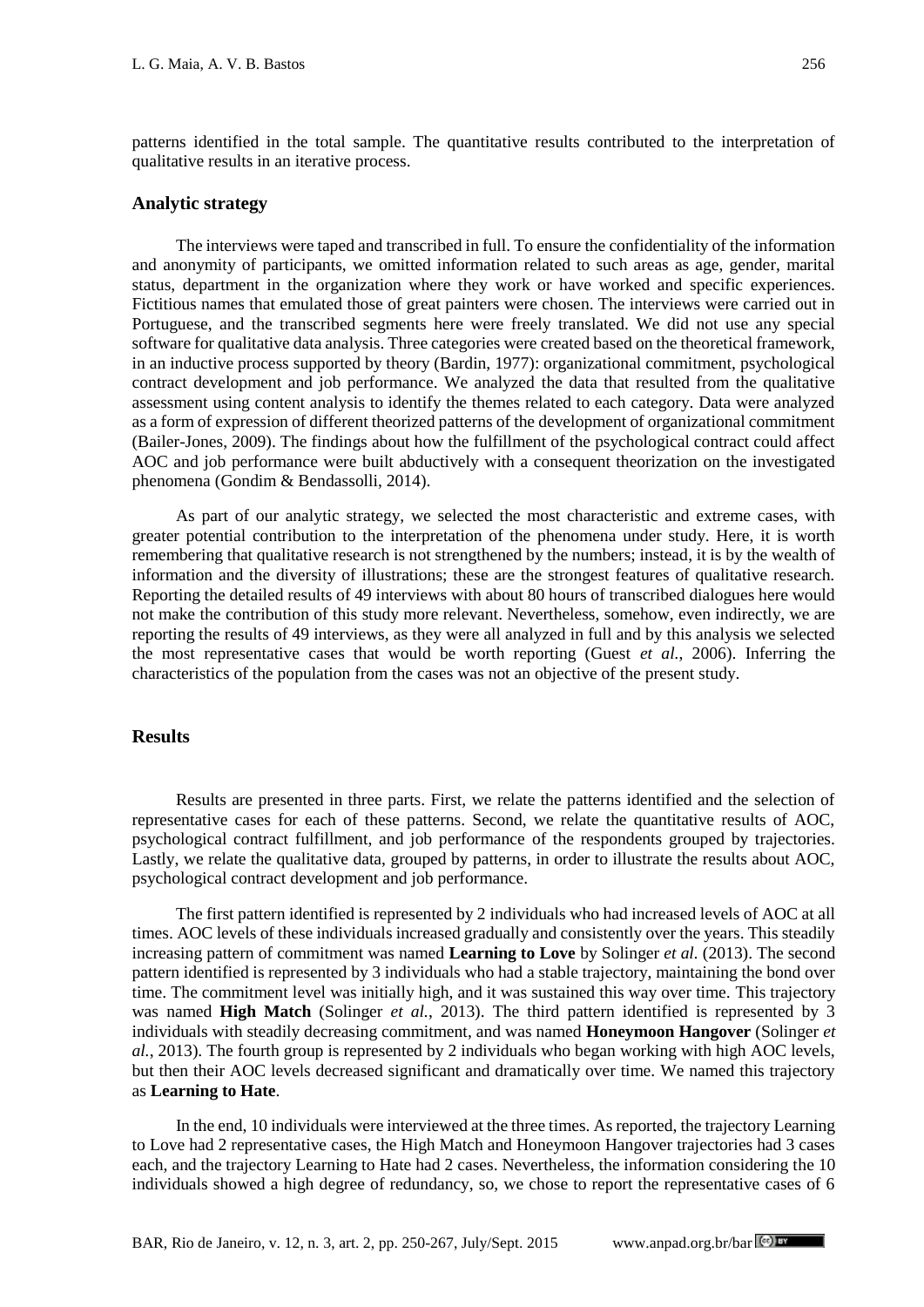individuals. The cases are discussed, compared and interpreted. Ultimately, we report the analysis of 18 interviews (*i.e.*, 6 individuals who were interviewed 3 times each) in parallel with the results of the quantitative study.

Table 1 reports the observed levels of AOC, psychological contract fulfillment, and information about the respondents' job performances as grouped by trajectories.

Of the total sample, approximately 9% showed the pattern of development of the levels of AOC in a similar way to that shown by the Learning to Love trajectory. Another 32% developed AOC levels over time in a similar way to the pattern represented by the High Match trajectory, 33% in a similar way to the Honeymoon Hangover trajectory, and 14% to the Learning to Hate trajectory. Of the entire study sample, 12% of subjects had developmental trajectories of AOC different than those represented in this study. Some of these individuals had trajectories described as Moderate or Low Match and others had a history of ups and downs.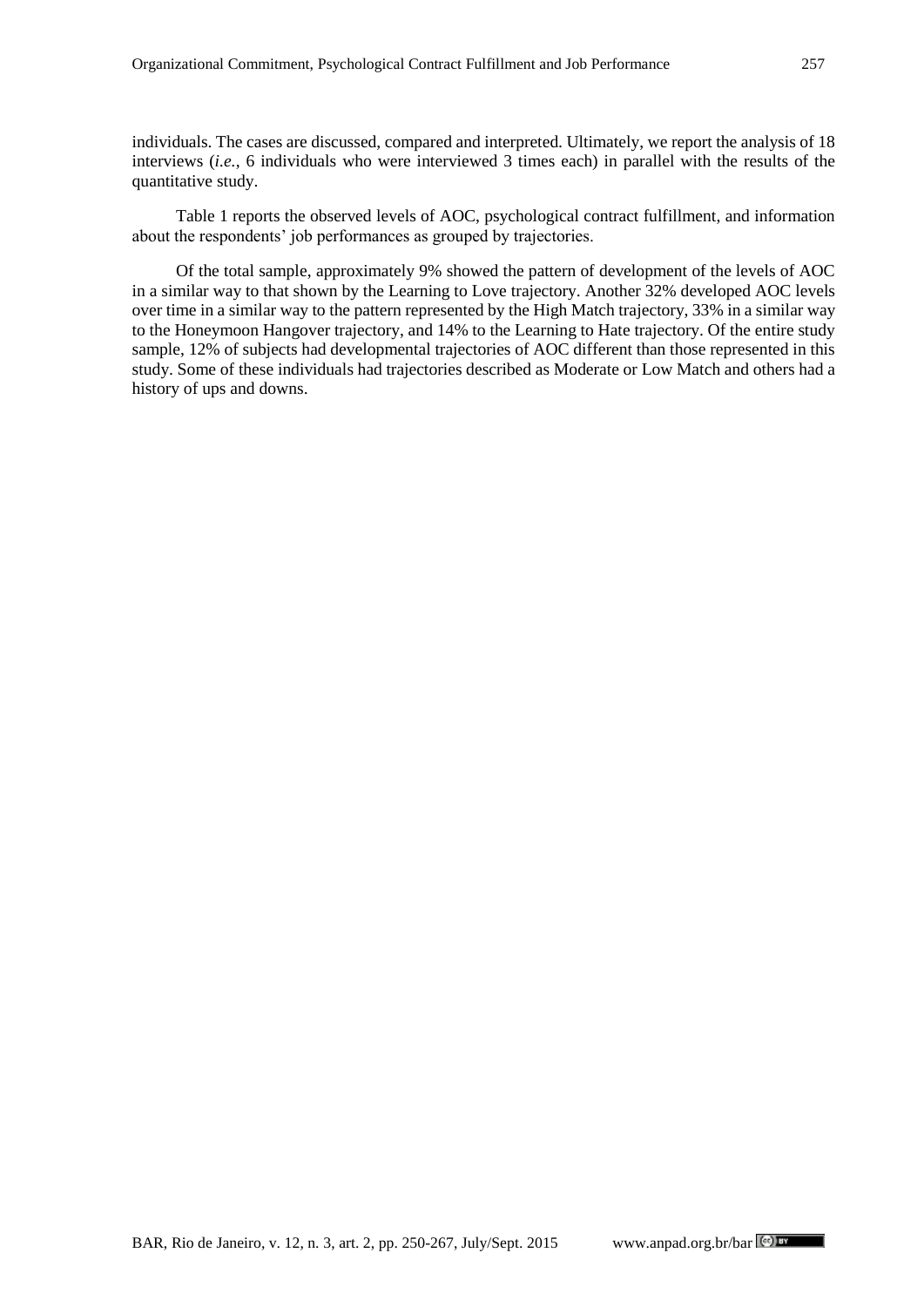# Table 1

# **Affective Organizational Commitment Trajectories, Psychological Contract Fulfillment, and Job Performance**

| Case         | <b>Trajectory</b>     | <b>Affective Organizational</b><br><b>Commitment</b> |      |      | <b>Psychological Contract Fulfillment</b> |      |                             |      | <b>Job Performance</b>                    |
|--------------|-----------------------|------------------------------------------------------|------|------|-------------------------------------------|------|-----------------------------|------|-------------------------------------------|
|              |                       |                                                      |      |      | <b>Employer Obligations</b>               |      | <b>Employee Obligations</b> |      |                                           |
|              |                       | (t1)                                                 | (t2) | (t3) | (t2)                                      | (t3) | (t2)                        | (13) |                                           |
| Miró         | Learning to Love      | 3.57                                                 | 3.86 | 4.71 | 2.33                                      | 3.40 | 2.73                        | 3.27 | Rising from medium to maximum             |
| Michelangelo | <b>High Match</b>     | 5.00                                                 | 5.00 | 4.71 | 3.53                                      | 2.73 | 3.67                        | 3.67 | Stabilized at maximum                     |
| Paul         |                       | 4.57                                                 | 4.57 | 4.43 | 3.33                                      | 2.73 | 3.67                        | 3.93 | Rising from minimum* to maximum           |
| Gustav       | Honeymoon<br>Hangover | 4.57                                                 | 3.57 | 3.29 | 3.53                                      | 2.33 | 3.13                        | 3.13 | Rising from minimum* to medium            |
| Claude       |                       | 3.57                                                 | 3.29 | 3.00 | 3.20                                      | 2.87 | 3.80                        | 3.67 | Rising gradually around the median values |
| Vincent      | Learning to Hate      | 4.43                                                 | 0.00 | 1.00 | 1.00                                      | 1.00 | 3.50                        | 3.54 | Decreasing from medium* to minimum        |

Note. 't' before a number indicates 'Time' (*e.g.*, t1 = Time1). Affective Organizational Commitment and Psychological Contract Fulfillment are expressed on a 5-point scale. \* Minimum acceptable for approval on probationary period.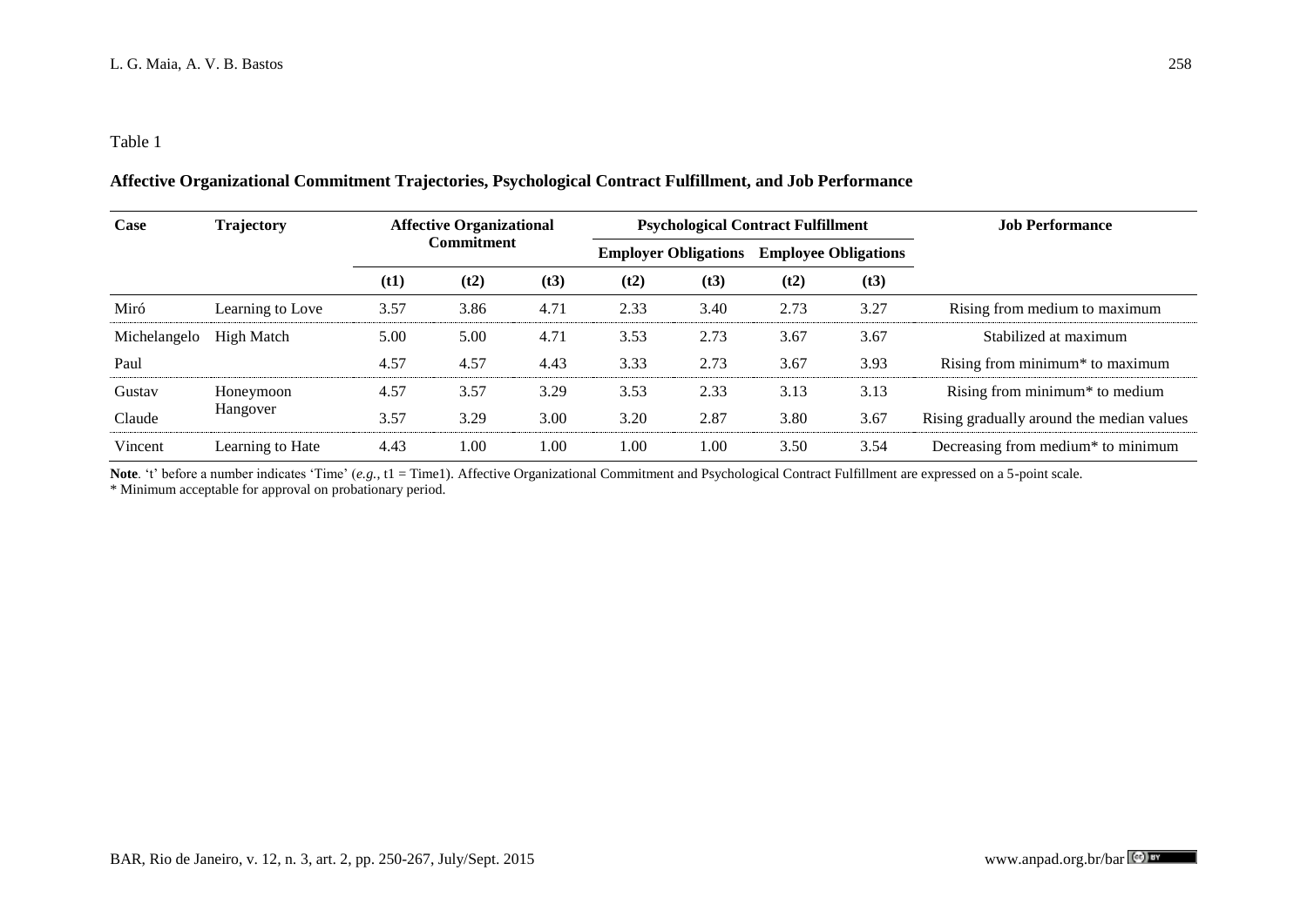The main reasons that led Miró, the representative of the Learning to Love trajectory, to choose to work for this organization were associated with salary and status. He hoped to find an infrastructure similar to what he had in his previous job, but to a lesser extent. Miró's expectations were formed from information he received from many people he knew who were already working in the organization. Miró had positive expectations about the working environment and expected to find rapport with people easily. According to the representative of the Learning to Love trajectory, his level of commitment to the organization did not change significantly over the first three years of work, and the relationship developed gradually.

"I do not tend to be the type who wears the shirt and goes out selling the organization very much, I'm not that profile, but I'm not the opposite type either, that ceases to defend when one must defend. (...) When asked, yes, I usually defend and I feel proud. (...) I accepted the position in which I find myself, and so I am working there trying to offer the best I can in the place where I find myself today."

Miró mentioned satisfaction with regard to the issues of the flexibility of working hours and the negotiation of holidays. Miró expected to find well-qualified people and said, "in fact, I checked and confirmed. I realized that there are real talents here." The manager positively surprised Miró:

"The management tried to maintain close contact; this aspect I found very positive. He created a space in his schedule to talk to the newcomers, understand the perception that we had on arrival; it was once or twice, but I thought it was very important, although they were brief moments."

With regard to his job performance, Miró said that he was trying to adapt to the job and taking what had been given to him as a challenge. According to him, from time to time, he realized that his work was valued. Miró noted that despite hearing that the supervisors had the habit of simply giving the highest score to everyone in the performance evaluation, his supervisor had not done this, which he perceived as a very positive thing. According to Miró, the supervisor gave him scores and justified them, talked to him, praised what had to be commended and explained how he could do better in certain areas. Miró assessed the relationship with his manager as very positive.

#### **High match trajectory**

As one of the representatives of the High Match trajectory, Michelangelo was led to choose the organization because of the perception he had of the organization as respected, important and valued in society. Michelangelo always admired the organization a great deal. This admiration was formed from what he had heard about it: that employees have many opportunities for professional development and that it was a pleasant working environment.

The expectations of Paul, the other representative of the High Match trajectory, were also formed from the comments filled with pride that he heard from the employees of the organization. Although he said that his expectations were good because he believed that the organization had good administrative practices, he was concerned about keeping himself free from preconceived notions so that he could "face the challenge in an unbiased way".

The representatives of the High Match trajectory perceived themselves as employees who are highly committed to the organization. For Michelangelo, his organizational commitment levels did not change over the years of the study. On the other hand, according to the perception of Paul, his organizational commitment increased as a function of the increased responsibility given to him. For Paul, his organizational commitment resulted from a process of adaptation to the organization during which he learned to like the work:

"As much as possible, I try to see if we can improve or not instead of complaining. I think it helps you to be more committed if you try not to complain, but to understand and improve, you try to commit in order to improve it."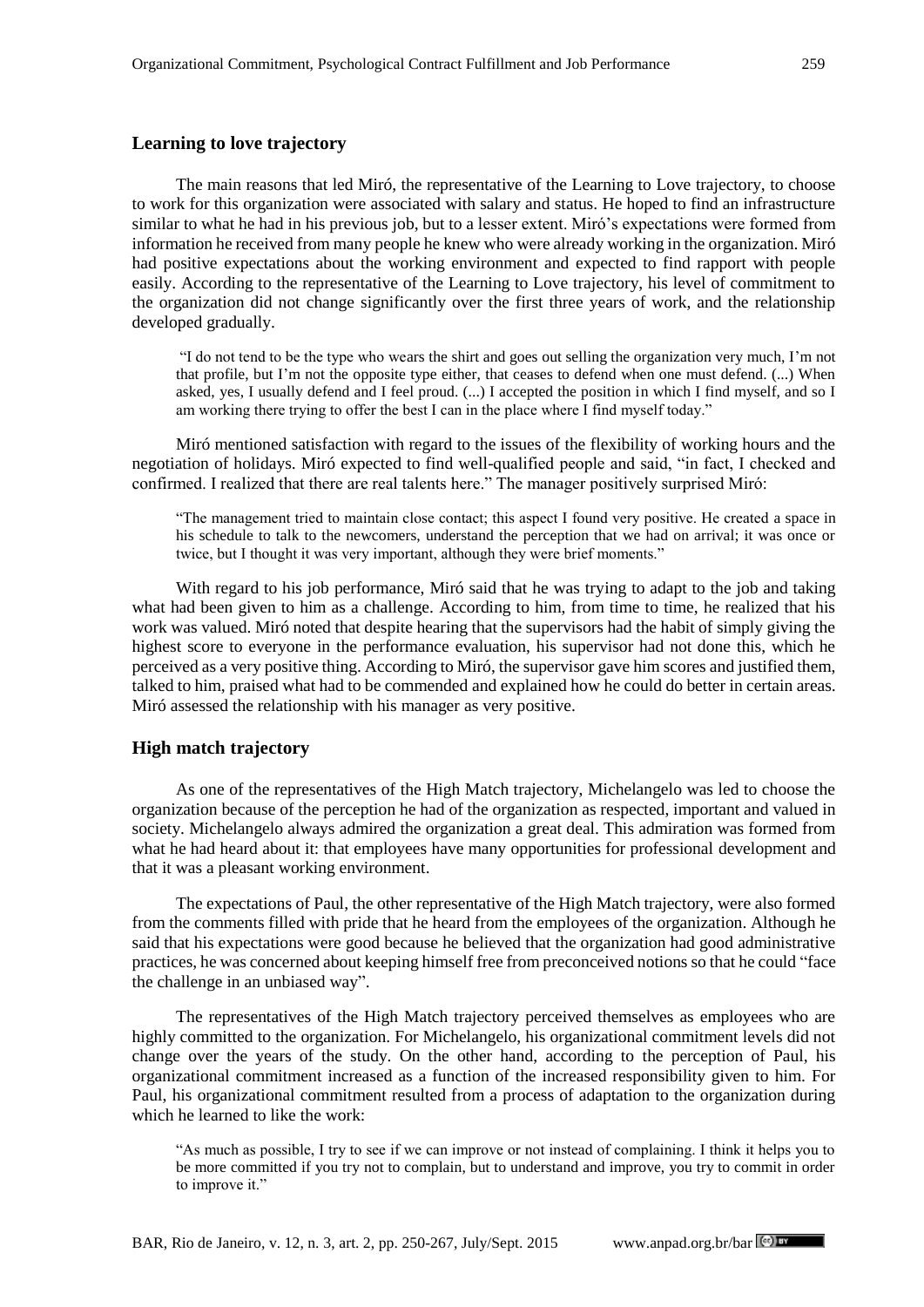Michelangelo did not report any disappointment or frustration. For him, everything was as he had imagined it would be. The organization exceeded the expectations that Michelangelo had on the issues of the working hours flexibility and the focus on results. For Paul, work ceased to be the end and became the means. He realized that he did not feel anguish about the need to do what he liked anymore, as he used to feel before. For him, this anguish had diminished with time. What is important for Paul is to work in a place that gives him a decent job, a good salary and quality of life to enjoy the things he likes.

The representatives of the High Match trajectory reported that they perceived themselves as having good job performance and stated that they felt that they were exercising a function valued by society.

## **Honeymoon hangover trajectory**

One of the representatives of the Honeymoon Hangover trajectory, Claude, declared that he was really trying not to have many expectations so he would not to be disappointed. The main reasons that led Claude to choose the organization were pay, the quality of life, stability and job security. Gustav, the other representative of the trajectory, in turn, had expectations of working with friendly people and liking the work he was going to do a great deal and being part of a respected organization.

The representatives of Honeymoon Hangover trajectory said they felt committed to the organization. Claude declared that he always perceived himself as a highly committed employee who is proud and recommends and endorses the organization in front of others, if necessary. As for Gustav, as a result of some disappointments he had, he still feels committed but no longer has long-term plans with the organization:

"The first opportunity I have to leave, I'll leave, it's kind of, it's like I am holding a grudge, not that I'm expressing it every day, but the first chance I have, I'll get out, do you get it? I commit myself to my work daily, do not ask me for commitment for years because I cannot promise it, do you understand?"

Over the first three years of working in the organization, many things changed for Gustav, even in his personal life. These changes made him expect more of the organization than he expected before entering. Gustav reported some great disappointments, but he said that despite everything, he still thought that it was his dream job and a job for a lifetime. Gustav was disappointed with the resistance that older employees had shown towards him. He also had expectations that the management would be more strategic than he perceived it was.

According to Claude, he had no great disappointments because he had no great expectations. Although it is not what he expected, for him, it was all right. One of his unmet expectations was about his initial position in the organization. He was not pleased at first. However, according to him, it was a place that gave him opportunities and dynamic work, which he learned to like.

The representatives of the Honeymoon Hangover trajectory reported having an acceptable job performance. According to Claude, he is productive at work, but there was nothing new in terms of learning, and he feels stagnant.

# **Learning to hate trajectory**

Vincent, representing the trajectory Learning to Hate, was the one with the highest expectations. Like Michelangelo, he had expectations to develop and find professional challenges. Unlike the other respondents, Vincent did not mention the pay, stability or job security among the reasons for choosing the organization.

"I'm entering with very high expectations and hope to make a very interesting career, serving the nation in the best possible way, and even though the assignments (of the organization) are complicated, very complex, I'm really willing to study, dedicate myself and be an excellent employee."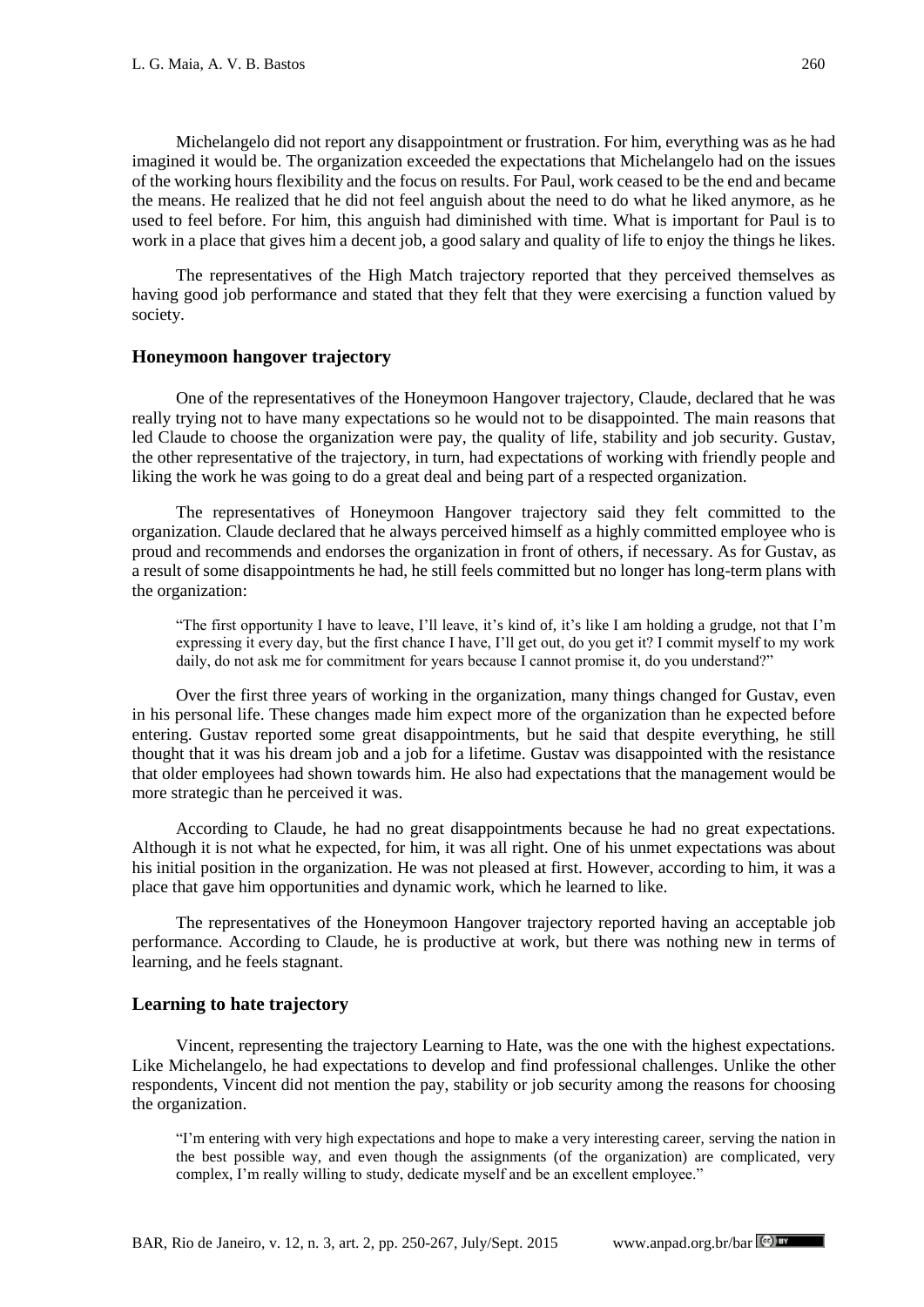One year later, Vincent perceived himself as uncommitted to the organization. For him, his commitment is null, and he feels no pride in working for the organization. Vincent stated that for him, the organization is "over", "has died" and has proved unworthy of his trust.

"I have a deep hate, I have a deep loathing of working here, I hate working here. (...) I just work here because I have nowhere else to go, unfortunately. I want to leave this place as quickly as possible, this place makes me sick. (...) I'm stuck ... I'm tied to the salary. You cannot fire me, you will put up with my face and I'll put up with your faces."

There were many disappointments according to Vincent, but those most emphasized by him were related to the work itself, including organizational characteristics such as excess bureaucracy and issues concerning the lack of equality and justice in the treatment of employees.

"We had an agreement, and this agreement went down the drain. The changes in the game rules take place at such a great speed that what you had agreed in the past is not valid any longer in the future, in a close and short time horizon…"

For Vincent, work became an obligation that was mainly related to assiduity and discipline. Vincent said he expected nothing more from work and that he was merely following orders, no longer questioning anything.

"Bring new ideas? Am I an idiot to bring new ideas? What will I gain? Nothing! I do not want to know, no. I still do what I'm told to do because I'm not an insubordinate, I'm a professional, and I still have ethics."

From the perception of Vincent, the organization expects him to commit eight working hours a day, regardless of what he does during this time. Vincent was disappointed with the human resource management policies in the organization in general. Vincent reported one special occurrence in which he lost trust in the organization. He reported that he felt betrayed, very upset and disturbed. Moreover, he did not notice any plausible explanation for what happened. About his job performance, Vincent said that he only does what is strictly demanded from him.

## **Discussion**

We discuss the results in two parts. First, we discuss the four different patterns of development of organizational commitment each with special qualities. Worth noting that there are probably other patterns of development of commitment beyond these four reported in this study, since approximately 12% of the sample in the quantitative study does not fit in any of these four patterns that we identified. Then, we explore the question about how the fulfillment of the psychological contract could affect AOC and job performance.

#### **Affective organizational commitment trajectories**

The first pattern identified is the Learning to Love trajectory, represented by approximately 9% of the sample in the quantitative study and by two individuals in the qualitative study. These individuals increased their levels of AOC gradually over the years. Miró, the representative case of this trajectory, committed himself to the organization gradually over the years, and the link between employer and employee was developed in a positive and consistent way. What makes the difference for an employee becoming more committed to an organization? The findings here suggest that some of the factors that could play an important role in this process are the human resource practices, the management practices, the environment and the relationship with colleagues, providing support for the assumption of these predictors of AOC as possible predictors of the increasing trajectory of AOC (Meyer *et al.*, 2002).

The second pattern identified is the High Match trajectory, represented by approximately 32% of the sample in the quantitative study and by three individuals in the qualitative study. These individuals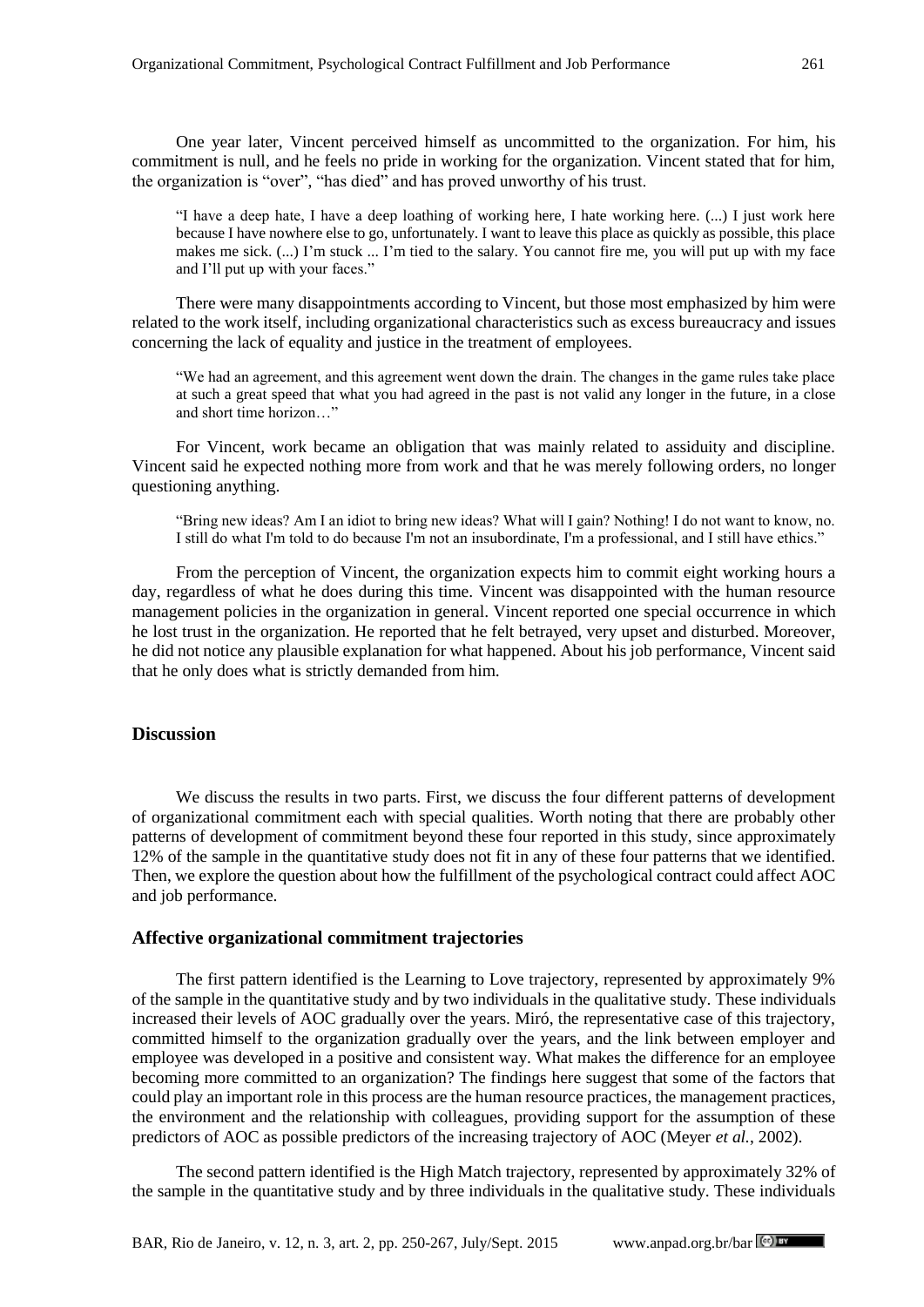began to work in the organization highly committed to it and their AOC were kept at the highest levels over the years. The two cases that we chose in order to illustrate this trajectory, Michelangelo and Paul, perceived themselves as highly committed to the organization.

What can make the difference for an individual to remain highly committed to an organization? What can we learn from the first two identified trajectories and the reported cases? The illustrative cases of Learning to Love and High Match trajectories reported a generally positive assessment in relation to human resource practices and employee-organization relations. Miró and Michelangelo also expressed satisfaction regarding the issue of the flexibility of working hours and the negotiation of holidays, as well as the evaluation of their job performance.

The third pattern identified is the Honeymoon Hangover trajectory, represented by approximately 33% of the sample in the quantitative study and by three individuals in the qualitative study. Our results add empirical grounding for the taxonomy proposed by Solinger *et al.* (2013), suggesting that at least these three trajectories really could exist, and illustrating it with cases. The individuals in the Honeymoon Hangover trajectory began to work in the organization committed to it and their AOC decreased gradually over the years. The two cases that we chose to illustrate this trajectory, Gustav and Claude, related that they felt committed to the organization. Interestingly, Gustav illustrated one case in which he had some disappointments with the organization, still feels committed to it but does not make long-term plans for it any longer.

Contributing to the debate on how to address the cases of low organizational commitment (Morrow, 2011), the results of the Honeymoon Hangover trajectory provide evidence that not all decreases in AOC levels should be considered alarming for managers. Surveys generally seek to identify ways to increase AOC levels to the highest. A slight decrease in AOC levels might not be as much of a problem as a dramatic decrease to the point at which the individual has no further commitment to the organization. Preventing organizational commitment levels from dramatically decreasing may be even more important than understanding the mechanisms for managing the growth of medium to high commitment levels, as evidenced by the characterization of following the trajectory.

The fourth pattern identified is the Learning to Hate trajectory, represented by approximately 14% of the sample in the quantitative study and by two individuals in the qualitative study. These individuals began to work in the organization highly committed to it and their AOC decreased significant and dramatically over time. The case that we chose to illustrate this trajectory, Vincent, related in the first interview that he felt extremely committed to the organization. However, in the second interview one year later, everything had changed radically, and he stated his commitment to the organization at that stage as null.

The Learning to Hate trajectory is originally proposed in this study, in an effort to contribute to the reduction of the research gap about how to deal with low organizational commitment (Morrow, 2011). We interpreted the results of the Learning to Hate trajectory as different from the Honeymoon Hangover, because the content of the interviews was different between these individuals. It was more intense and emotional. The individuals in the Honeymoon Hangover demonstrated being resigned to some extent. On the other hand, the individuals in the fourth pattern were resentful and angry, talking about hate, betrayals and revenge. Moreover, the decrease in the AOC levels of these individuals was consistent and more intense than it was for the newcomers in the Honeymoon Hangover pattern.

The representatives of the Honeymoon Hangover and Learning to Hate trajectories reported a generally negative assessment in relation to human resource practices and employee-organizational relations. Gustav and Vincent said that they were extremely disappointed with the human resource practices and employee-organization relations. Gustav's comments, referring to commitment itself as if he had a grudge and Vincent referring to the organization as a prison, contributes to the discussion that Rodrigues and Bastos (2010) proposes questioning the commitment of an individual who maintains his or her link to an organization, but only because he or she has no better options. This individual could actually be entrenched in the organization instead of committed to the organization.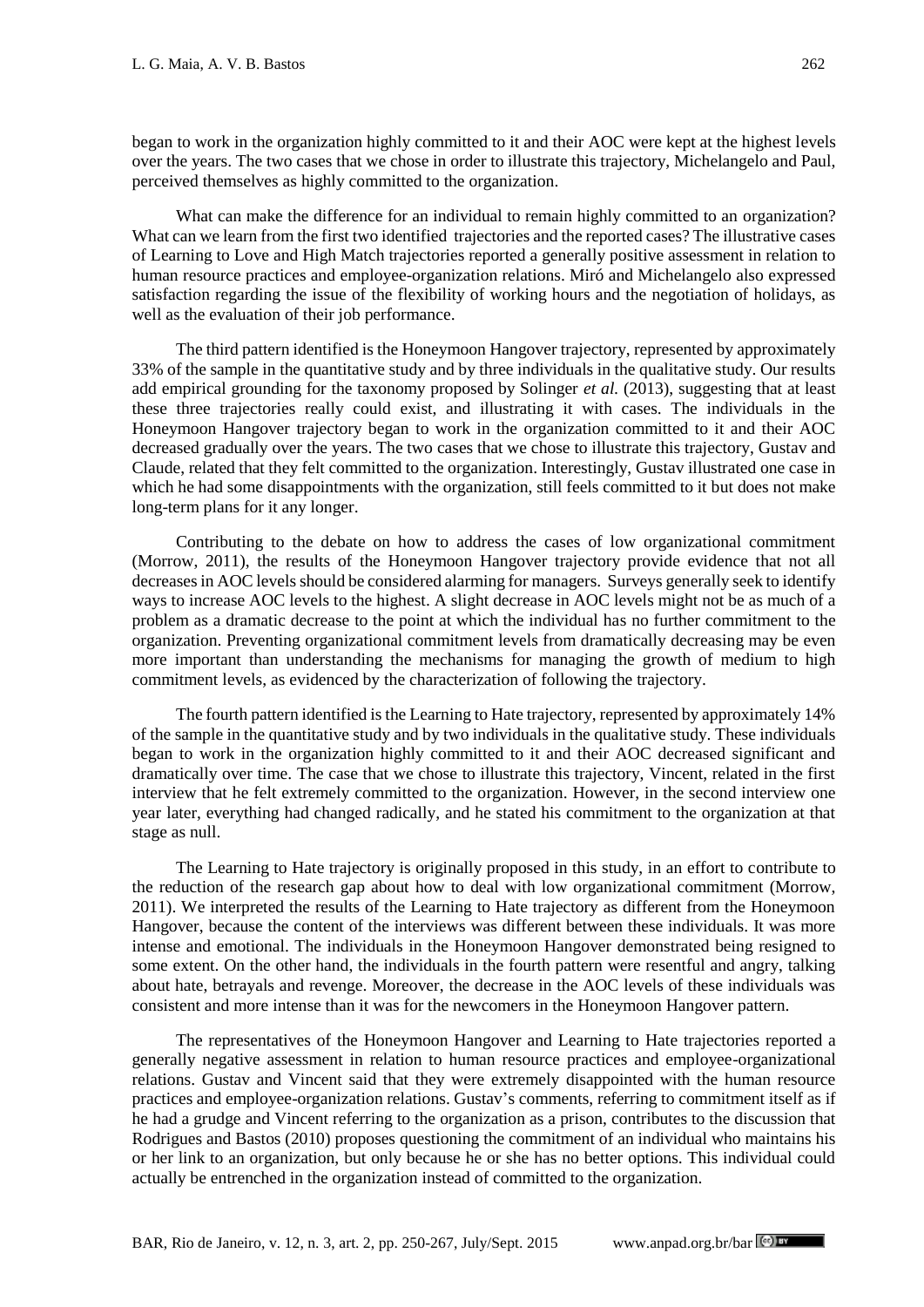The analysis of the representative cases of extreme trajectories, Learning to Love and Learning to Hate, offer insights about the relationship between the three constructs, furthering the goal of exploring the question about how fulfillment of the psychological contract could affect AOC and job performance. Miró's levels of AOC, of the perceived fulfillment of the psychological contract and of job performance over the first three years of employment increased. Vincent's levels of AOC, on the other hand, of the perception of fulfillment of the obligations of the employer in the psychological contract and of job performance decreased. These findings offer support to and illustrate findings of previous studies (Cassar & Briner, 2011; Castaing, 2006; Lapointe *et al.*, 2013; Meyer *et al.*, 2002; Parzefall, 2008; Shahnawaz & Goswami, 2011; Simosi, 2013).

Our results suggest that the fulfillment of employer obligations in the psychological contract has a positive impact on AOC, as illustrated by the cases of Miró, Michelangelo and Paul. The findings here also suggest that breaches and violations of the psychological contract have a negative impact on AOC, as illustrated by the cases of Gustav, Claude and Vincent. These findings also corroborate the results of previous studies (Cassar & Briner, 2011; Simosi, 2013).

Some personal attitudes seem to improve the impact of the fullfiment of psychological contract on AOC. This is the case of Miró, who perceived the breach of the psychological contract as a learning opportunity, and the case of Paul, who, despite realizing that the experience was not what he had first expected tried not to be affected. Claude also had an attitude that mitigated the impact that breach of the psychological contract could have had on him. First, he tried not to generate many expectations, with the clear intention of trying to avoid possible disappointment. After joining the organization, Claude sought to perceive the opportunities that were offered and tried to like the activities that he was being given to do on the job.

It is worth noting, however, that Vincent, the representative case of Learning to Hate trajectory, perceived that he has fulfilled his obligations in the psychological contract almost entirely over time. Moreover, we note that except for Miró, the fulfillment of employee obligations seems to be less related to the AOC levels than the fulfillment of employer obligations in the psychological contract. Both the quantitative as well as the qualitative results of this research suggest that a minimum level of fulfillment of employee obligations and job performance is maintained regardless of the levels of AOC, the fulfillment of employer obligations and the experiences after entry into the organization. These findings suggest that the fulfillment of the psychological contract by the employee does not have the same relationship with the AOC, as does the fulfillment of the psychological contract by the employer.

The feeling of holding a grudge against the organization or the fact of perceiving the organization as an prison, contributes to the discussion that Fink (1992) proposed questioning the reason why so many managers settle for compliance rather than trying to build commitment in their employees. "The problem is that when people do things because they are afraid of the consequences of not doing them, they do not really give their best" (Fink, 1992, p. 119).

With this kind of link between employee and employer settled, the organization can expect the employee to perform no more than what is strictly necessary. These findings highlight the importance of discussing what types of job performance the organization is looking for. If the organization is satisfied with employees who simply obey, do everything they are told to without question, without innovation, and without doing anything else, then nothing needs to be done beyond the granting of monies in exchange.

An analysis of the representative cases of Honeymoon Hangover trajectory might help us understand why the findings for the relationship between AOC and job performance are inconclusive (Mathieu & Zajac, 1990; Meyer *et al.*, 2002; Mowday *et al.*, 1982). On one hand, AOC levels decrease after entry into the organization. We interpret this phenomenon as a process of adjustment during which the individual begins to better understand the organization, its strengths and weaknesses, and then the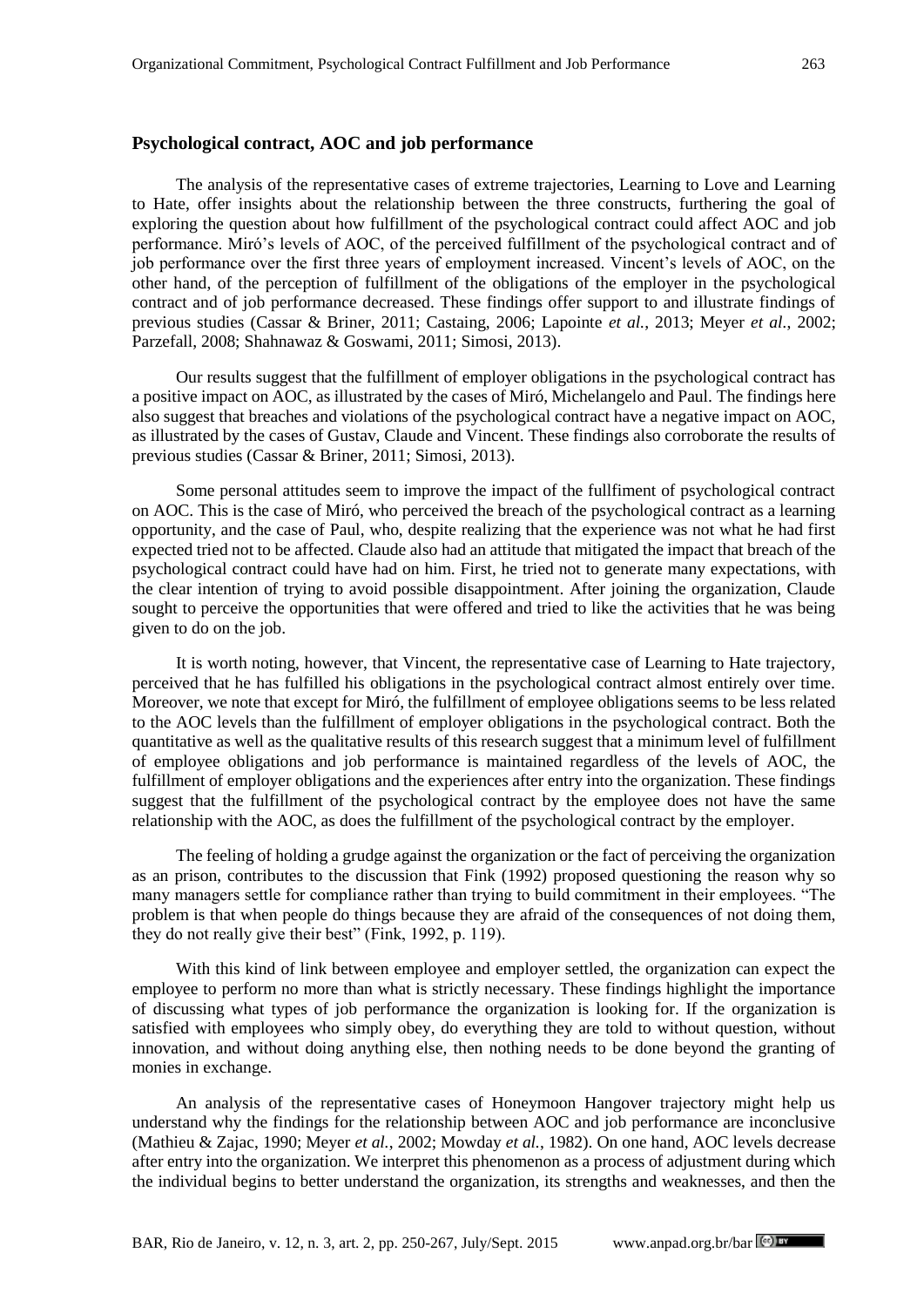idealized image before entrance gives way to a closer picture of reality, which leads to an adjustment of AOC levels. Nevertheless, this same adjustment process appears to lead to an improvement in the levels of job performance. We interpret this improvement as a period during which the individual learns to work in the organization. Because of this learning, the levels of job performance increase. If a quantitative analysis was performed in a group in which a similar phenomenon occurred, the relationship found between the two constructs would be non-significant or negative. In this case, the researchers would have difficulty in interpreting the reasons that justify a negative relationship between the two constructs because the widespread assumption is that the relationship is positive, although the empirical support for this assumption is weak and inconclusive (Mathieu & Zajac, 1990; Meyer *et al.*, 2002; Mowday *et al.*, 1982).

#### **Limitations and Suggestions for Future Research**

In this paper, we stated that inferring characteristics of the population from the case studies was not an objective of this research. The cases were chosen for their relevant potential to aid in the interpretation of the phenomena under investigation. Therefore, the findings reported in this study are not transferable to other individuals and contexts. In addition to the limitations imposed by the method adopted, it is necessary to note that the studied discourses were self-reported. We worked with the perception of a very limited number of individuals who could have exaggerated when reporting some facts or may have inaccurately reported some aspects.

It also remains to be investigated whether there is a limit to which AOC may have some influence on job performance, as in the case where there was no AOC, but a minimum level of job performance was maintained. Would the relationship between AOC and organization-relevant outcomes be linear, as assumed? Further research is needed to clarify the relationship between the three constructs of AOC, psychological contract and job performance.

## **Conclusion**

One of the main goals of this study was to contribute to the understanding of the development of AOC, by illustrating the different patterns each with special qualities. The results of this research explore how phenomena are related in light of the organizational actors' own perceptions. We identified four trajectories of AOC development: Learning to Love, High Match, Honeymoon Hangover and Learning to Hate. The last one of these trajectories is originally proposed in this study, as a contribution to the debate on how to address the issue of low organizational commitment.

Exploring the question about how the psychological contract fulfillment, organizational commitment and job performance could be related, this study also provided insights for the research of each of the constructs involved, especially AOC. Our results contribute in the interpretation of how fulfillment of employer obligations in a psychological contract, and its breaches and violations, are related to the process of becoming more or less committed or even not committed at all to an organization. Nevertheless, since the relationship between commitment and job performance was different according to the trajectories, this study discusses the issue and offers insights into the interpretation of this relationship, suggesting that not all decreases in AOC levels should be alarming for managers.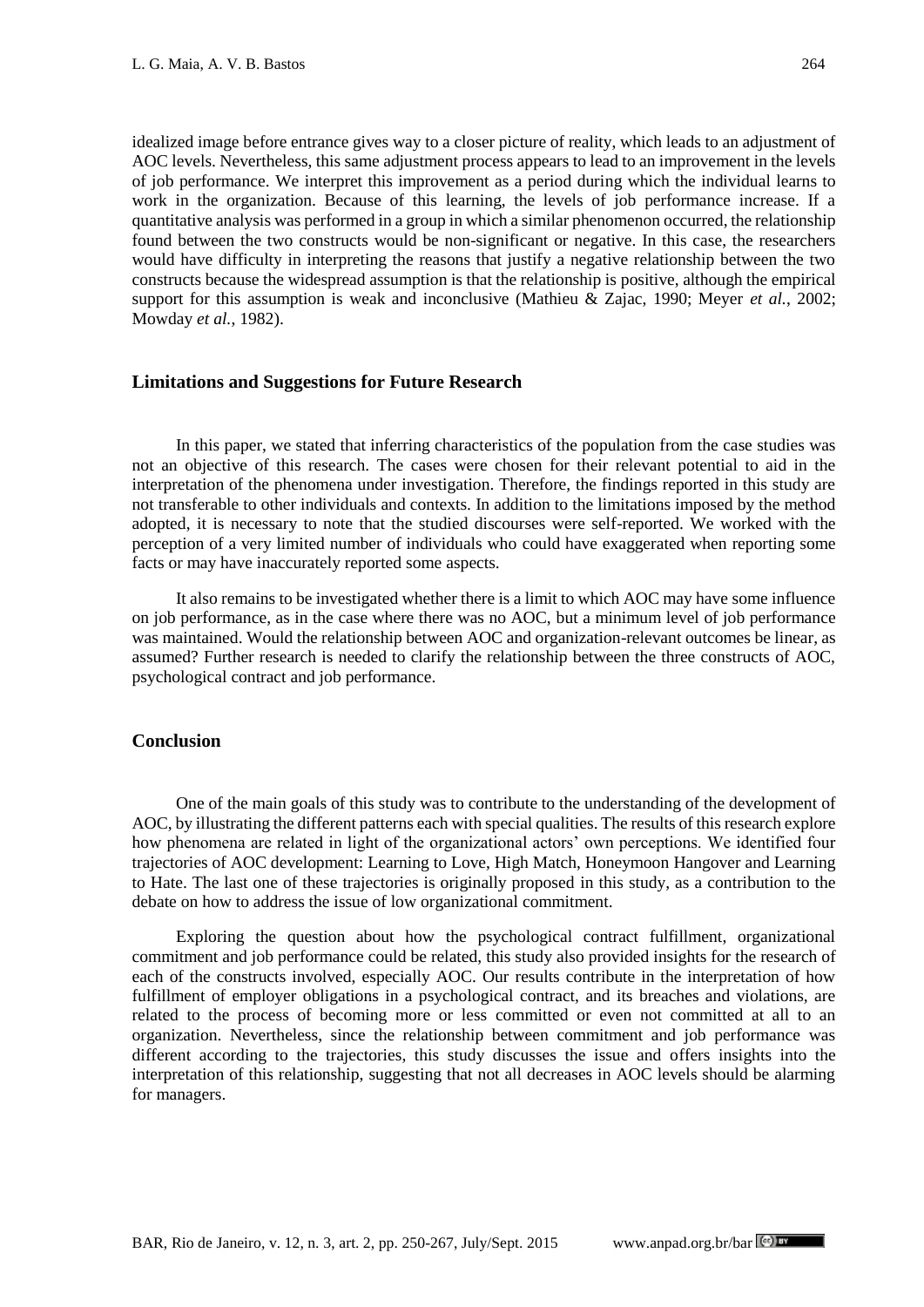## **References**

- Allen, N. J., & Meyer, J. P. (1990). The measurement and antecedents of affective, continuance and normative commitment to the organization. *Journal of Occupational Psychology*, *63*(1), 1-18. doi: 10.1111/j.2044-8325.1990.tb00506.x
- Bailer-Jones, D. (2009). *Scientific models in philosophy of science.* Pittsburgh: University of Pittsburgh Press.
- Bardin, L. (1977). *Análise de conteúdo* (L. A. Reto & A. Pinheiro, Trans.). Lisboa: Edições 70.
- Bastos, A. V. B., Maia, L. G. M., Rodrigues, A. C. A., Macambira, M. O., & Borges-Andrade, J. E. (2014). Vínculos dos indivíduos com a organização: análise da produção científica brasileira 2000-2010. *Psicologia: Teoria e Pesquisa*, *30*(2), 153-162. [doi](http://dx.doi/): 10.1590/S0102- 37722014000200004
- Borges-Andrade, J. E., Afanasieff, R. S., & Silva, M. S. (1989). Mensuração de comprometimento organizacional em instituições públicas. *Anais da Reunião Anual de Psicologia*, Ribeirão Preto, SP, Brasil, 19.
- Campbell, J. P. (1999). The definition and measurement of performance in the new age. In D. R. Ilgen & E. D. Pulakos (Eds.), *The changing nature of performance* (pp. 399-429)*.* San Francisco: Jossey-Bass.
- Cassar, V., & Briner, R. B. (2011). The relationship between psychological contract breach and organizational commitment: Exchange imbalance as a moderator of the mediating role of violation. *Journal of Vocational Behavior*, *78*(2), 283-289. doi: 10.1016/j.jvb.2010.09.007
- Castaing, S. (2006). The effects of psychological contract fulfillment and public service motivation on organizational commitment in the French civil service. *Public Policy and Administration*, *21*(1), 84-98. doi: 10.1177/095207670602100106
- Chen, Z. X., Tsui, A. S., & Zhong, L. (2008). Reactions to psychological contract breach: a dual perspective. *Journal of Organizational Behavior*, *29*(5), 527-548. doi: 10.1002/job.481
- Coelho, F. A., Jr., & Borges-Andrade, J. E. (2011). Efeitos de variáveis individuais e contextuais sobre desempenho individual no trabalho. *Estudos de Psicologia*, *16*(2), 111-120. doi: 10.1590/S1413- 294X2011000200001
- Conway, N., & Briner, R. B. (2005). *Understanding psychological contracts at work: a critical evaluation of theory and research*. Oxford: Oxford University Press.
- Correia, R., & Mainardes, E. W. (2010). O desenvolvimento do contrato psicológico orientado para desempenhos de elevado rendimento. *Psico*, *41*(2), 266-277.
- Costa, F. M., & Bastos, A. V. B. (2013). Transformações em organizações de fruticultura irrigada e a dinâmica do comprometimento organizacional. *Revista Eletrônica de Administração, 19*(3), 675- 708. Retrieved from http://seer.ufrgs.br/index.php/read/article/view/43927
- Cropanzano, R., James, K., & Konovsky, M. A. (1993). Dispositional affectivity as a predictor of work attitudes and job performance. *Journal of Organizational Behavior*, *14*(6), 595-606. doi: 10.1002/job.4030140609
- Fink, S. L. (1992). *High commitment workplaces*. New York: Quorum Books

Flick, U. (2009). *Qualidade na pesquisa qualitativa*. Porto Alegre: Artmed.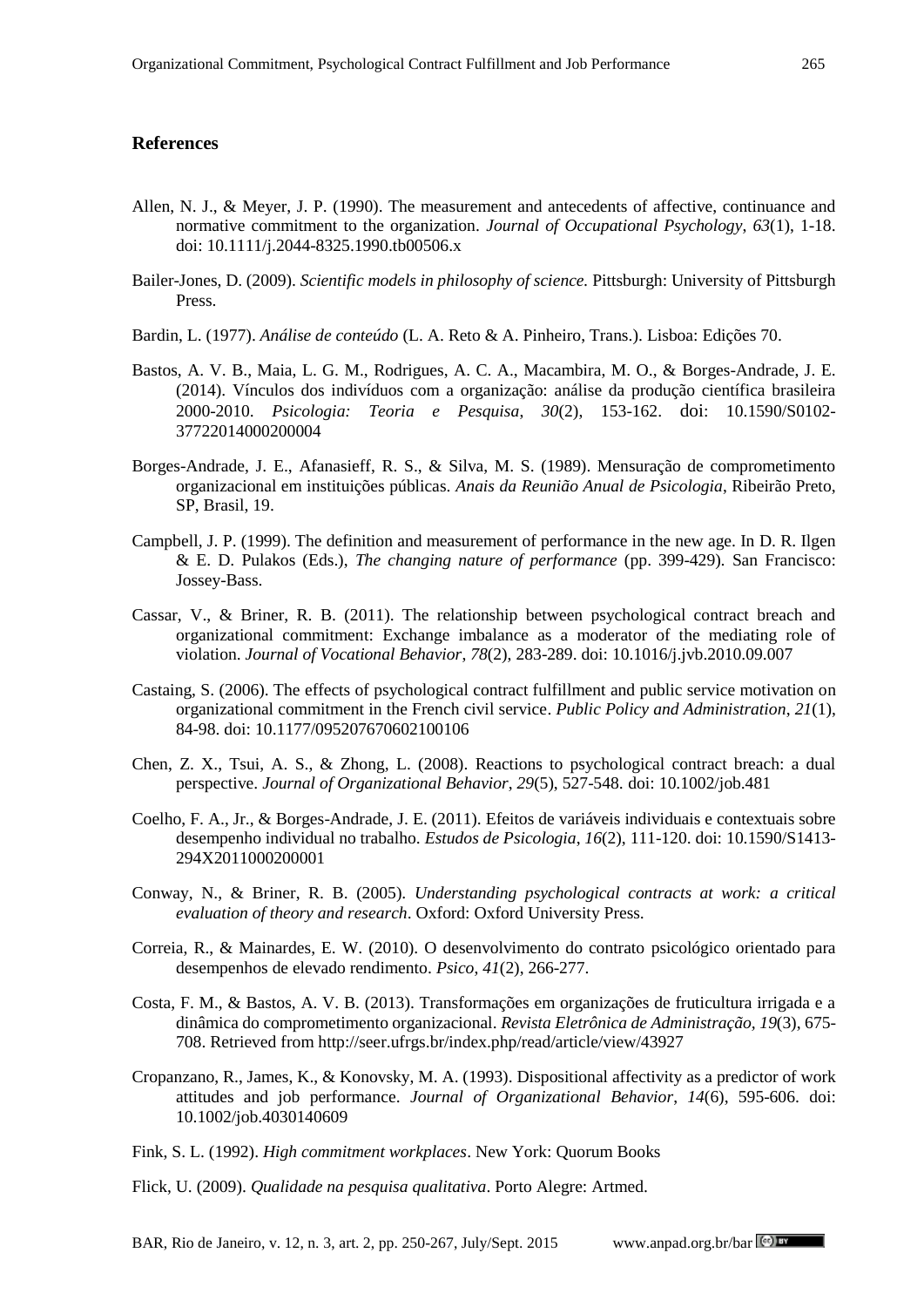- Gondim, S. M. G., & Bendassolli, P. F. (2014). Uma crítica da utilização da análise de conteúdo qualitativa em psicologia. *Psicologia em Estudo*, *19*(2), 191-199. doi: 10.1590/1413- 737220530002.
- Gondim, S., & Rios, M. C. (2010). Contrato psicológico de trabalho e a produção acadêmica no Brasil. *Revista Psicologia: Organizações e Trabalho*, *10*(1), 23-36. Retrieved from https://periodicos.ufsc.br/index.php/rpot/article/view/17278
- Guest, G., Bunce, A., & Johnson, L. (2006). How many interviews are enough: an experiment with data saturation and variability. *Field Methods*, *18*(1), 58-82. doi: 10.1177/1525822X05279903
- Kinicki, A. J., Jacobson, K. J. L., Peterson, S. J., & Prussia, G. E. (2013). Development and validation of the performance management behavior questionnaire. *Personnel Psychology*, *66*(1), 1-45. doi: 10.1111/peps.12013
- Klein, H. J., Molloy, J. C., & Cooper, J. T. (2009). Conceptual foundations: construct definitions and theoretical representations of workplace commitments. In H. J. Klein, T. E. Becker, & J. P. Meyer (Eds.), *Commitment in organizations, accumulated wisdom and new directions* (pp. 3-36). New York: Routledge.
- Lapointe, E., Vandenberghe, C., & Boudrias, J. S. (2013). Psychological contract breach, affective commitment to organization and supervisor, and newcomer adjustment: a three-wave moderated mediation model. *Journal of Vocational Behavior*, *83*(3), 528-538. doi: 10.1016/j.jvb.2013.07.008
- Maia, L. G., & Bastos, A. V. B. (2011). Comprometimento calculativo e retaliação: visão integrada dos conceitos em uma organização pública. *Revista de Administração da UFSM*, *4*(3), 390-405. Retrieved from http://www.redalyc.org/articulo.oa?id=273421614006
- Maia, L. G., & Bastos, A. V. B. (2014). Validação de instrumento de contrato psicológico. *Avaliação Psicológica*, *13*(3), 409-417. Retrieved from http://pepsic.bvsalud.org/scielo.php?script=sci\_arttext&pid=S1677- 04712014000300013&lng=pt&tlng=pt.
- Mathieu, J. E., & Zajac, D. M. (1990). A review and meta-analysis of the antecendents, correlates and consequences of organizational commitment. *Psychological Bulletin*, *108*(2), 171-194. doi: 10.1037/0033-2909.108.2.171
- Medeiros, C. A. F., & Enders, W. T. (1998). Validação do modelo de conceitualização de três componentes do comprometimento organizacional (Meyer e Allen, 1991). *Revista Administração Contemporânea*, *2*(3), 67-87. Retrieved from http://www.scielo.br/scielo.php?script=sci\_pdf&pid=S1415- 65551998000300005&lng=pt&nrm=iso&tlng=pt. doi: 10.1590/S1415-65551998000300005
- Menegon, L. F., & Casado, T. (2012). Contratos psicológicos: uma revisão da literatura. *Revista de Administração*, *47*(4), 571-580. doi: 10.5700/rausp1059
- Meyer, J. P., Stanley, D. J., Herscovitch, L., & Topolnytsky, L. (2002). Affective, continuance and normative commitment to the organization: a meta-analysis of antecedents, correlates, and consequences. *Journal of Vocational Behavior*, *61*(1), 20-52. doi: 10.1006/jvbe.2001.1842
- Miles, M. B., Huberman, M., & Saldaña, J. (2014). *Qualitative data analysis: a methods sourcebook* (3rd ed.). Washington, DC: Sage Publications.
- Morrison, E. W., & Robinson, S. L. (1997). When employees feel betrayed: a model of how psychological contract violation develops. *Academy of Management Review*, *22*(1), 226-256. doi: 10.5465/AMR.1997.9707180265